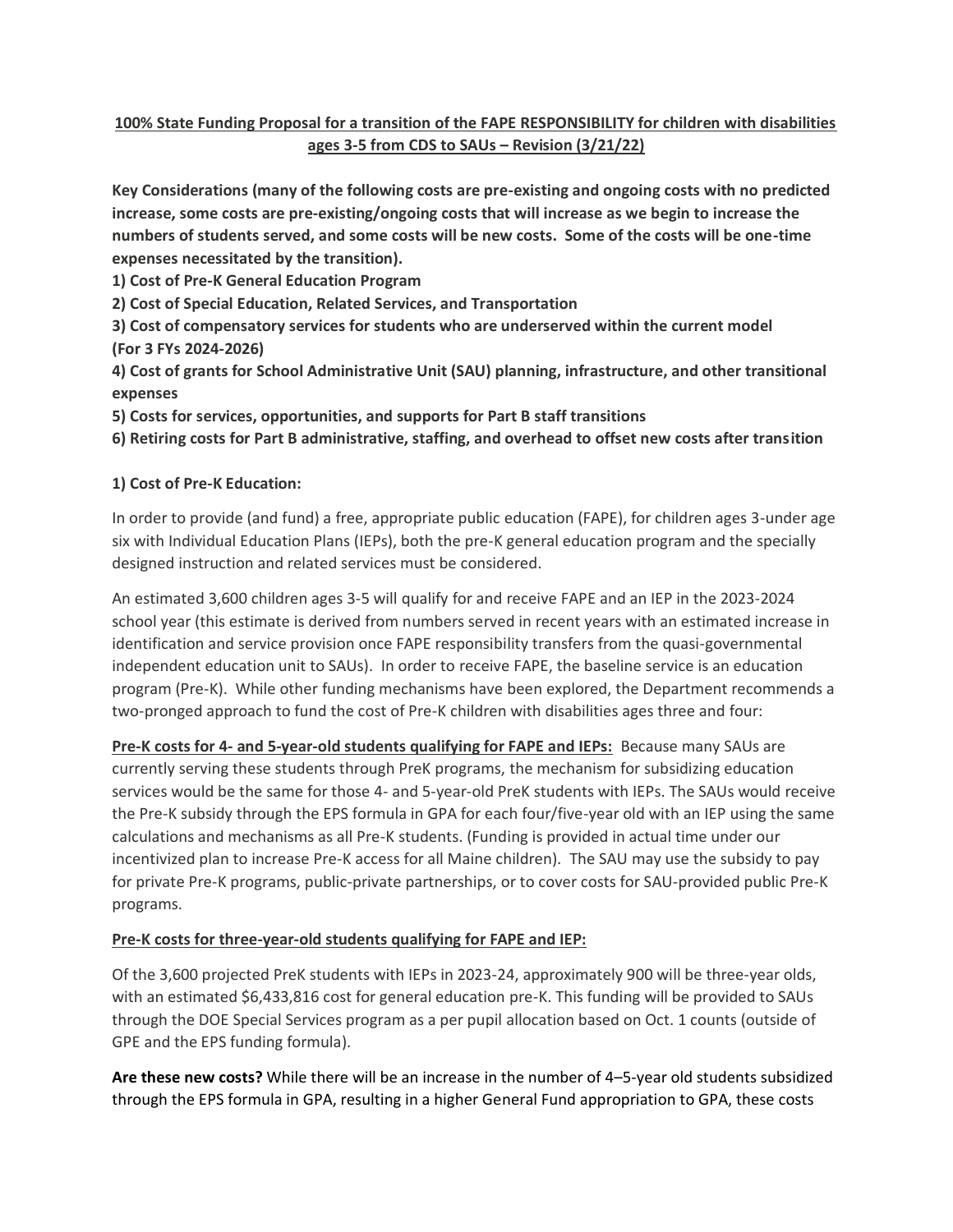reflect our state's preexisting commitment to providing universal access to high quality Pre-K. The estimated additional cost for subsidy for is \$9,829,442 excluding adjustments for weighted allocations and targeted funds allocations. The increases in student counts would impact the total cost of education and, therefore, increase the mill expectation. Funding for 3-year olds will continue to be funded at 100%, directly through DOE Special Education program funds, however the funds will be provided to SAUs instead of CDS, beginning in the 23-24 school year.

# **2) Costs for Special Education and Related Services:**

100% of special education and related services to Maine's youngest learners with disabilities has always been funded by the state; these monies are currently directed to CDS and then used to provide direct services or to pay community providers for services. These same funds would now be directed to SAUs to be used in the same way, contracting with existing programs and private providers or to cover costs related to direct services through SAU-run programs.

**Are these new costs?** While these costs are not new, we anticipate that the number of students identified as requiring IEPs. We do expect that additional children would be identified and served, given SAUs' experience and expertise with Federal IDEA and Maine Special Education laws and given the value-added infrastructure, protocols, and policies that already exist within the public school system. Budgeted funds are expected to cover these costs after the 3-year transition. There would be an increase in the number of 3- and 4-year-old students served if SAUs assume FAPE responsibility in place of the Independent Education Unit. The increased number of students would not necessarily cause an overall increase in the cost of Special Education and Related Services. The annual budget for CDS Part B is \$38.5 million, inclusive of staffing and overhead, and private Pre-K tuition. The specially designed instruction, related services, and transportation currently totals \$21.1 million. CDS operational costs and Pre-K tuition (accounted for above) comprise the remainder of the current costs. During the 3 transitional years, the budgeted funds would continue to support CDS Part B infrastructure, staffing, and overhead as well as services provided or procured by SAUs.

After this three-year transition, an overall General Fund increase is not predicted, as the present funding level will be comparable costs associated with expanding to meet the needs of all eligible children.

## **3) Costs for compensatory services:**

100% of costs for compensatory services for 3–5-year-old children with IEPs who have been underserved through the Independent Education Unit model will be provided by the State for fiscal years 2024-2026. The fiscal estimate for 1-time funding to cover the cost of these services is approximately \$4.5 million.

**Are these new costs?** Yes, but these costs are irrespective of the proposed transition. These are services already owed to students who continue to be underserved in the present model. We are including a 1-time appropriation in the fiscal estimate that will be provided to OPLA.

**4) Cost of grants for planning, infrastructure, startup operations, other transitional expenses:**  In the past four years (2018-19, 2019-20, 2020-21, and 2021-22), 16 new public pre-K programs started up and 15 were expanded. Funding for these programs came primarily through state and local funding allocations, and in some cases, through braiding of funding from Head Start partnerships.